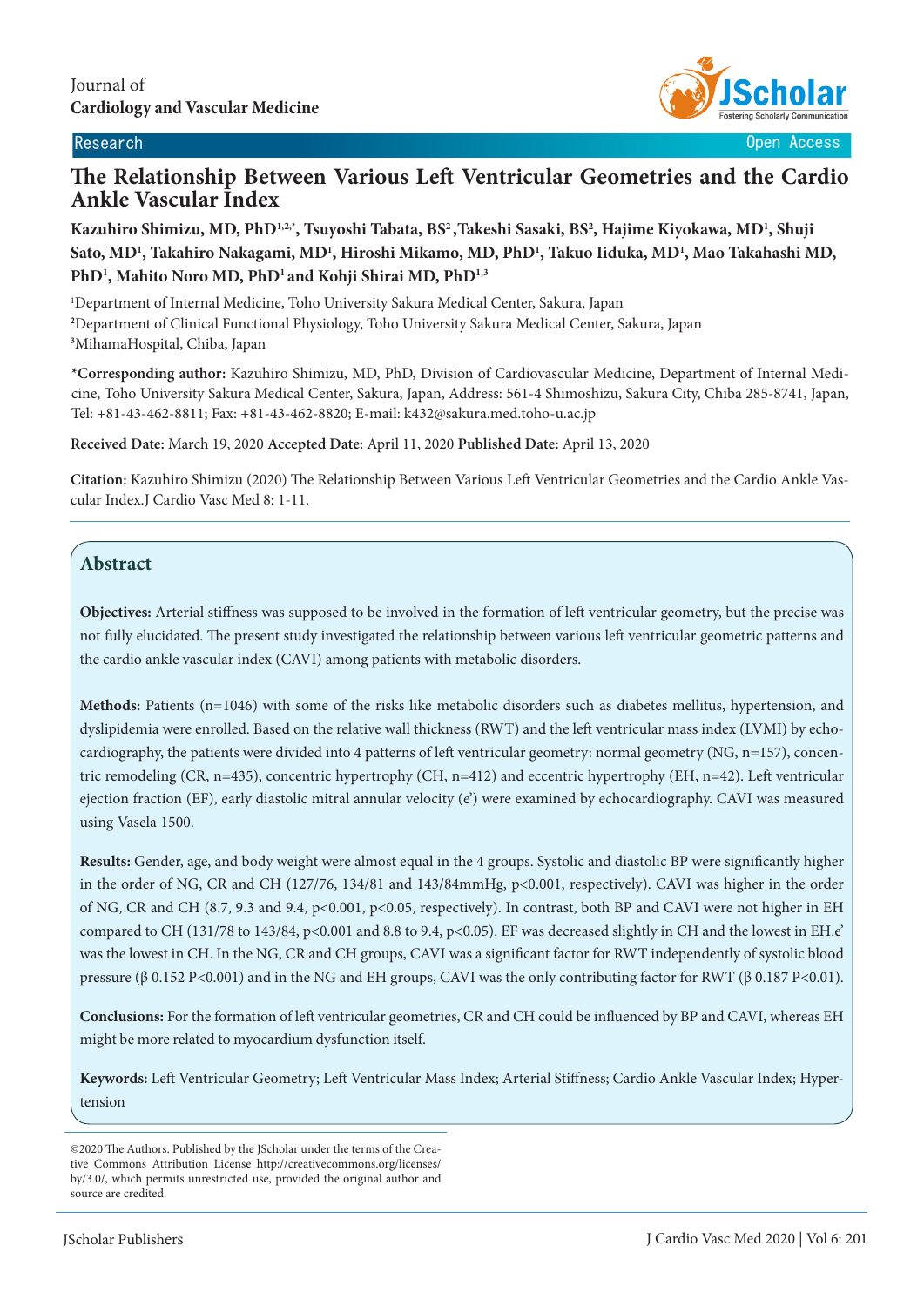# **Introduction**

Left ventricular hypertrophy (LVH) is well known as a risk for cardiovascular disease [1,2]. Currently, the formula for chamber quantification of left ventricular (LV) geometry recommended by the American Society of Echocardiography (ASE) has been proposed [3,4]. LV geometry correlates the relative wall thickness (RWT) and the mass (hypertrophy), which explains the relationship between wall thickness and cavity size [5]. Using these two features, LV geometry could be classified as follows: normal geometry, concentric remodeling, concentric hypertrophy and eccentric hypertrophy [6,7]. Furthermore, the Framingham study reported that subjects with concentric hypertrophy have the worst prognosis, followed by eccentric hypertrophy, concentric remodeling and normal geometry [8]. As for the mechanism and contribution factors for LV geometry, the degree and the duration of hypertension are known to be very important factors; arterial stiffness is also thought to be important as an afterload of the heart. In the past, arterial stiffness had been measured using pulse wave velocity (PWV), such as carotid-femoral pulse wave velocity (cfPWV). However, PWV is intrinsically dependent on blood pressure (BP) at the measuring time [9-11]. Therefore, it is difficult to evaluate the role of arterial stiffness measured with PWV in LV remodeling.

Recently, the cardio-ankle vascular index (CAVI) was developed as an indicator of arterial stiffness from the origin of the aorta to the ankle [12]. The feature of CAVI is its independency from blood pressure at the time of measurement [13, 14]. As a marker of arterial diastolic-to-systolic stiffening, CAVI may be suitable to assess the arterial stiffness. Several papers have reported the importance of CAVI in the formation of left ventricle remodeling [11,15-17]. However, the precise role of CAVI in the formation of various types of LV geometry has not been fully clarified.

# **Methods**

#### **Subjects**

In this retrospective observational study, patients (n=1046) with some of the risks like metabolic disorders (diabetes mellitus (DM), hypertension (HT) and dyslipidemia (DL)), who visited our hospital from 2007 to 2017 were enrolled. DM was defined as glycated hemoglobin (HbA1c) concentration of ≥6.5% (according to the National Glycohemoglobin Standardization Program) or the presence of antidiabetic treatment. HT was defined as a systolic BP of ≥140 mm Hg and/or a diastolic BP of ≥90 mm Hg or presence of antihypertensive treatment.

DL was defined as a low-density lipoprotein cholesterol level of ≥140 mg/dL, a high-density lipoprotein cholesterol level of <40 mg/dL or a triglyceride level of ≥150 mg/dL or the presence of antihyperlipidemic treatment. Exclusion criteria were as follows: acute myocardial infarction, acute myocarditis, open-heart surgery, atrial fibrillation, severe obesity (body mass index >35), atherosclerosis obliterans (ankle-brachial index <0.9) and more than moderate valvular stenosis or regurgitation. There were 159 (15%) subjects with cerebrovascular disease (CVD) and 326 (31%) with coronary artery disease (CAD). Examination of CAVI and echocardiography were performed at the same time.

#### **Echocardiography measurement**

The GE Vivid7, E9, S5 and S6 Ultrasound System (GE Healthcare, Boston, MA) were used for two-dimensional, M-mode, and color Doppler echocardiography. LV end-systolic and diastolic dimensions (LVEDD), septal and posterior wall thickness, LV ejection fraction (EF), and diastolic function were measured according to the American Society of Echocardiography (ASE) guidelines [3,4]. The average of the peak mitral annular systolic (s') and early diastolic velocity (e') at the medial and lateral walls was used to estimate LV systolic function and early diastolic relaxation using tissue Doppler imaging. The ratio of early transmitral flow filling velocity (E) to  $e'$  (E/ $e'$ ) was used to estimate LV filling. LV mass (LVM) was calculated from the simplified cubed equation formula and indexed to body surface area. Relative wall thickness (RWT) was used as a surrogate of LV concentric geometry and calculated from the sum of LV septal and posterior wall thickness divided by LV internal dimension at the end of diastole.

LVM was calculated using the ASE formula: 0.8∙(1.04∙  $((IVSD+LVEDD+PWTD)3-(LVEDD)3)) +0.6$ . The left ventricular mass index (LVMI) was calculated as LVM/body surface area. LVH was defined as increased LVMI (≥96 g/m2 in females; ≥116 g/m2 in males). Normal LVMI was defined as <96 g/m2 in females and <116 g/m2 in males. RWT was calculated using the ASE formula: RWT = 2∙ posterior wall thickness in diastole/left ventricular internal dimension in diastole. Increased RWT was defined as RWT >0.42, and normal RWT was defined as RWT ≤0.42. Based on the measured values, all patients were classified into the following 4 groups according to the ASE guidelines: normal geometry (NG; normal LVMI and normal RWT), concentric remodeling (CR; normal LVMI and increased RWT), concentric hypertrophy (CH; increased LVMI and increased RWT) and eccentric hypertrophy (EH; increased LVMI and normal RWT).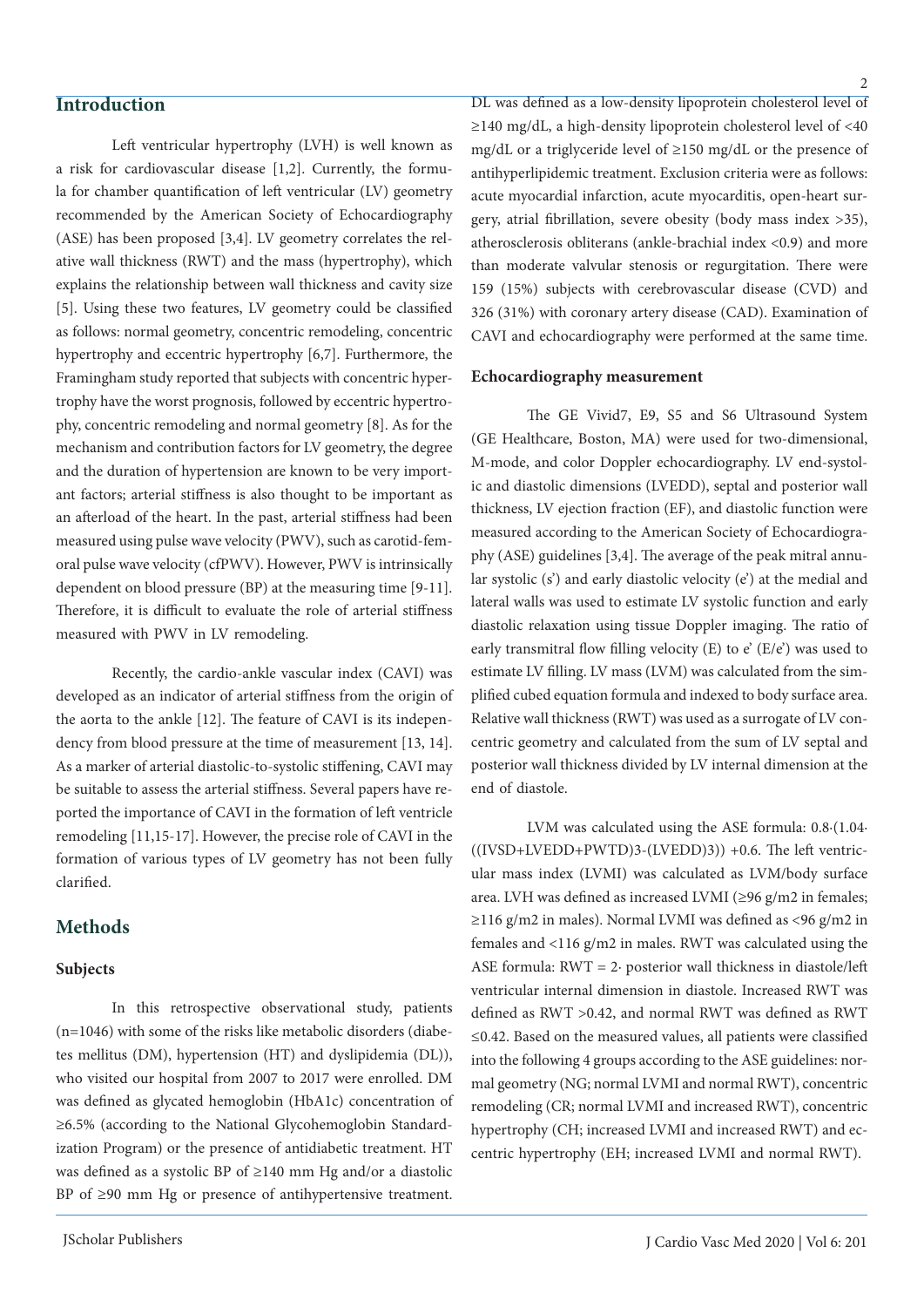#### **CAVI Measurements**

All measurements were conducted in a quiet room kept at a constant temperature. CAVI was measured using the vascular screening system, VaSera1500 (Fukuda Denshi Co., Ltd., Tokyo, Japan). The methods were described previously [12,14]. Briefly, cuffs were applied to bilateral upper arms and ankles, with the subject supine and the head held in the midline position. Examinations were performed after resting for 10 min. To detect brachial and ankle pulse waves with cuffs, a low cuff pressure of 30–50 mmHg was used to ensure the minimal effect of cuff pressure on hemodynamics. BP was measured thereafter.

CAVI was determined by the following equation:

 $CAVI = a\{(2p/\Delta P) \times \ln (Ps/Pd) P W V^2\} + b,$ 

Where Ps and Pd are systolic and diastolic BP, respectively, PWV is pulse wave velocity from the origin of the aorta to the junction of the tibial artery with the femoral artery, ΔP is Ps-Pd, p is blood density, and a and b are constants. The equation is derived from Bramwell-Hill's equation and the stiffness parameter β, and CAVI was adjusted for BP based on the stiffness parameter β. We used the right CAVI value for this study.

#### **BP and Heart Rate Measurements**

BP and heart rate (HR) were measured at the time of CAVI measurement by VaSera1500.Examinations were performed after resting for 10 min. We used the right upper arm blood pressure for this study.

NG

CR

## **Statistical Analyses**

Continuous variables were expressed as mean ± standard deviation for normally distributed variables and median (IQR) for skewed distributed variables. The continuous variables were evaluated for statistical significance by ANOVA and post-hoc tests. Tukey-Kramer test was used for post-hoc analysis. Categorical variables were assessed by the chi-squared test. The correlation between RWT or LVMI and each parameter was evaluated using Spearman`s correlations. Variables with p values <0.05 on univariate analysis were entered into a multiple regression analysis using a forward stepwise algorithm. All statistical analysis was double-sided. Statistical analysis was performed using the SPSS software package (PASW Statistics 18, Chicago, IL, USA). P-value of <0.05 was considered statistically significant.

#### **Ethics**

This retrospective observational study was approved by the Ethics Committee of Toho University Sakura Medical Center (S17097). Informed consent was obtained in the form of opt-out on the website.

# **Results**

## **Clinical features of the 4 groups of patients with various left ventricle geometric patterns**

The patients (n=1046) were divided into four groups: normal geometry (NG, n=157), concentric remodeling (CR, n=435), concentric hypertrophy (CH, n=412) and eccentric hypertrophy (EH, n=42).

Table 1 shows the backgrounds of patients. Gender, age, and body weight were almost equal and non-significant differences among the 4 groups.

|                          | $(n=157)$       | $(n=435)$       | $(n=412)$       | $(n=42)$        | P value    |
|--------------------------|-----------------|-----------------|-----------------|-----------------|------------|
| Men $(\%)$               | 102(65)         | 313(72)         | 274(67)         | 31(74)          | n.s.       |
|                          | 64.0            | 66.0            | 66.0            | 63.0            |            |
| Age (year)               |                 |                 |                 |                 | n.s.       |
|                          | (59.0, 69.0)    | (59.0, 71.0)    | (58.0, 73.8)    | (57.0, 71.5)    |            |
| Height (cm)              | $163.6 \pm 8.7$ | $163.3 \pm 8.7$ | $162.1 \pm 9.3$ | $164.2 \pm 8.1$ | n.s.       |
| BW (kg)                  | $64.1 \pm 12.0$ | $66.2 \pm 13.4$ | $66.6 \pm 13.1$ | $68.3 \pm 12.1$ | n.s.       |
|                          | 23.6            | 23.9            | 25.0            | 24.8            |            |
| BMI (kg/m <sup>2</sup> ) |                 |                 |                 |                 | **NG to CH |
|                          | (21.8, 25.5)    | (22.1, 26.4)    | (22.6, 27.6)    | (21.8, 28.3)    |            |

CH

EH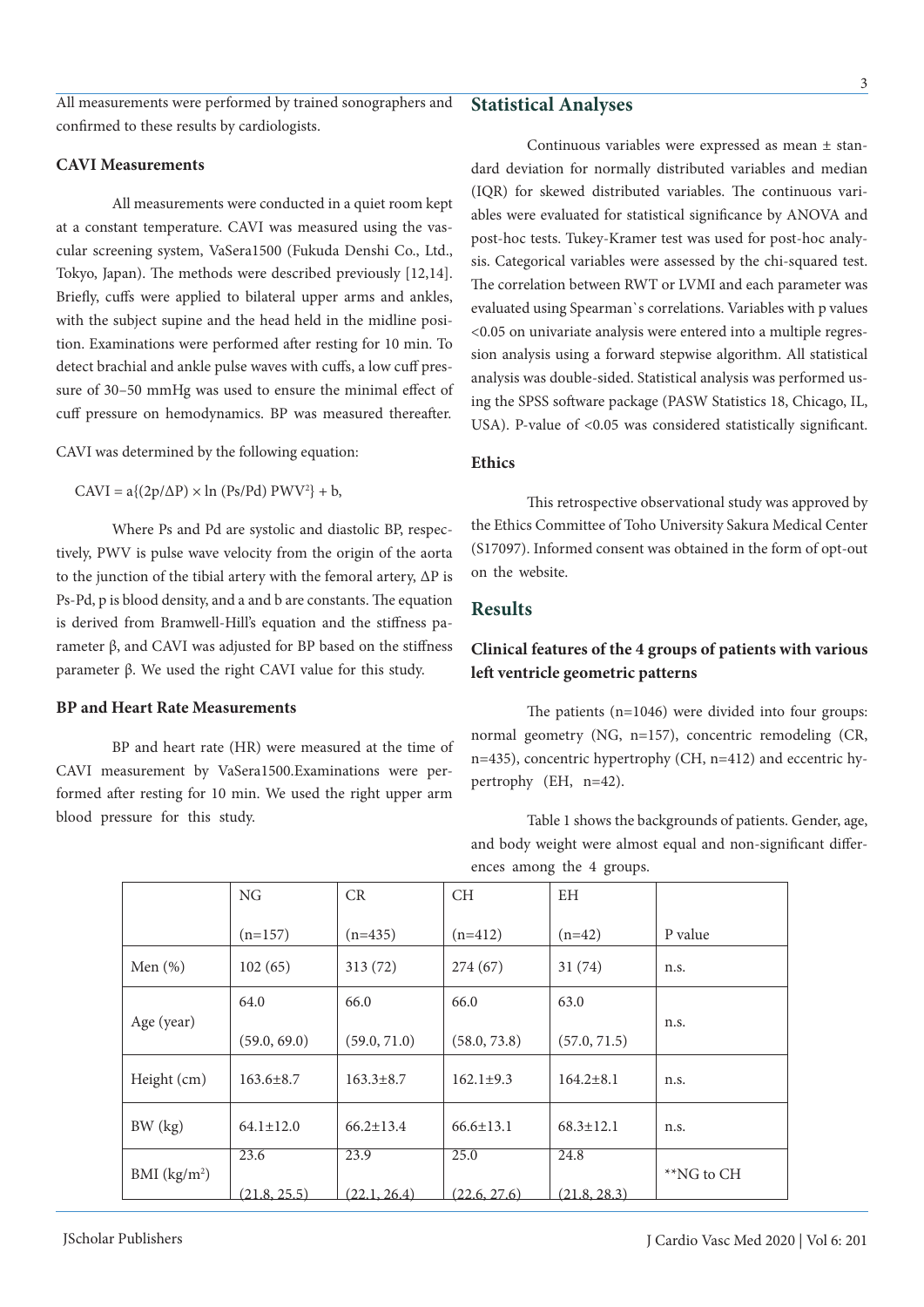| HR (bpm)     | 64            | 66           | 67            | 67            | *NG to CR            |
|--------------|---------------|--------------|---------------|---------------|----------------------|
|              | (58, 71)      | (60, 76)     | (59, 77)      | (62, 78)      | **NG to CH           |
|              | 0.79          | 0.82         | 0.86          | 0.88          | ***NG to CH          |
| Cre (mg/dl)  | (0.67, 0.92)  | (0.69, 0.96) | (0.71, 1.10)  | (0.75, 1.11)  | ***CR to CH          |
| $TC$ (mg/dl) | 187±41        | 196±42       | 195±45        | 184±39        | n.s.                 |
| TG (mg/dl)   | $144 \pm 130$ | 150±110      | $144 \pm 125$ | $120 \pm 64$  | n.s.                 |
| LDL (mg/dl)  | $106 \pm 35$  | $114 \pm 36$ | $116 \pm 36$  | $109 \pm 34$  | *NG to CH            |
| HDL (mg/dl)  | $55 + 15$     | $52 \pm 16$  | $51\pm15$     | $49 \pm 15$   | *NG to CH            |
|              |               |              |               |               | ***NG to CH          |
|              |               |              |               |               | ***NG to EH          |
| BNP (pg/ml)  | 22.5          | 28.5         | 72.1          | 144.0         | ***CR to CH          |
|              | (9.9, 42.9)   | (13.2, 51.0) | (30.6, 212.7) | (54.3, 717.6) | ***CR to EH          |
|              |               |              |               |               | ***CH to EH          |
| HbA1c (%)    | 5.8           | 5.8          | 6.0           | 5.7           | **NG to CH           |
|              | (5.4, 6.3)    | (5.4, 6.8)   | (5.6, 7.0)    | (5.3, 6.4)    |                      |
| Smoking (%)  | 20(13)        | 62(14)       | 86 (21)       | 7(17)         | *CR to CH            |
| CVD(%)       | 7(4)          | 61(14)       | 87(21)        | 4(10)         | *NG to CR            |
|              |               |              |               |               | **NG to CH           |
| CAD (%)      | 48 (31)       | 125(29)      | 136(33)       | 17(40)        | n.s.                 |
|              |               |              |               |               | ***NG to CR          |
|              | 84 (54)       | 314(72)      | 359 (87)      | 25(59)        | ***NG to CH          |
| $HT$ $(\% )$ |               |              |               |               | ***CR to CH          |
|              |               |              |               |               | ***CH to EH          |
| DM (%)       | 45(29)        | 182(42)      | 183 (44)      | 13(31)        | *NG to CR            |
|              |               |              |               |               | **NG to CH           |
| DL(%)        | 96(61)        | 315(73)      | 297 (72)      | 28(67)        | $^*\!{\rm NG}$ to CR |
| Ca- $b(%)$   | 52(33)        | 178 (41)     | 190 (46)      | 14(33)        | $*NG$ to $CH$        |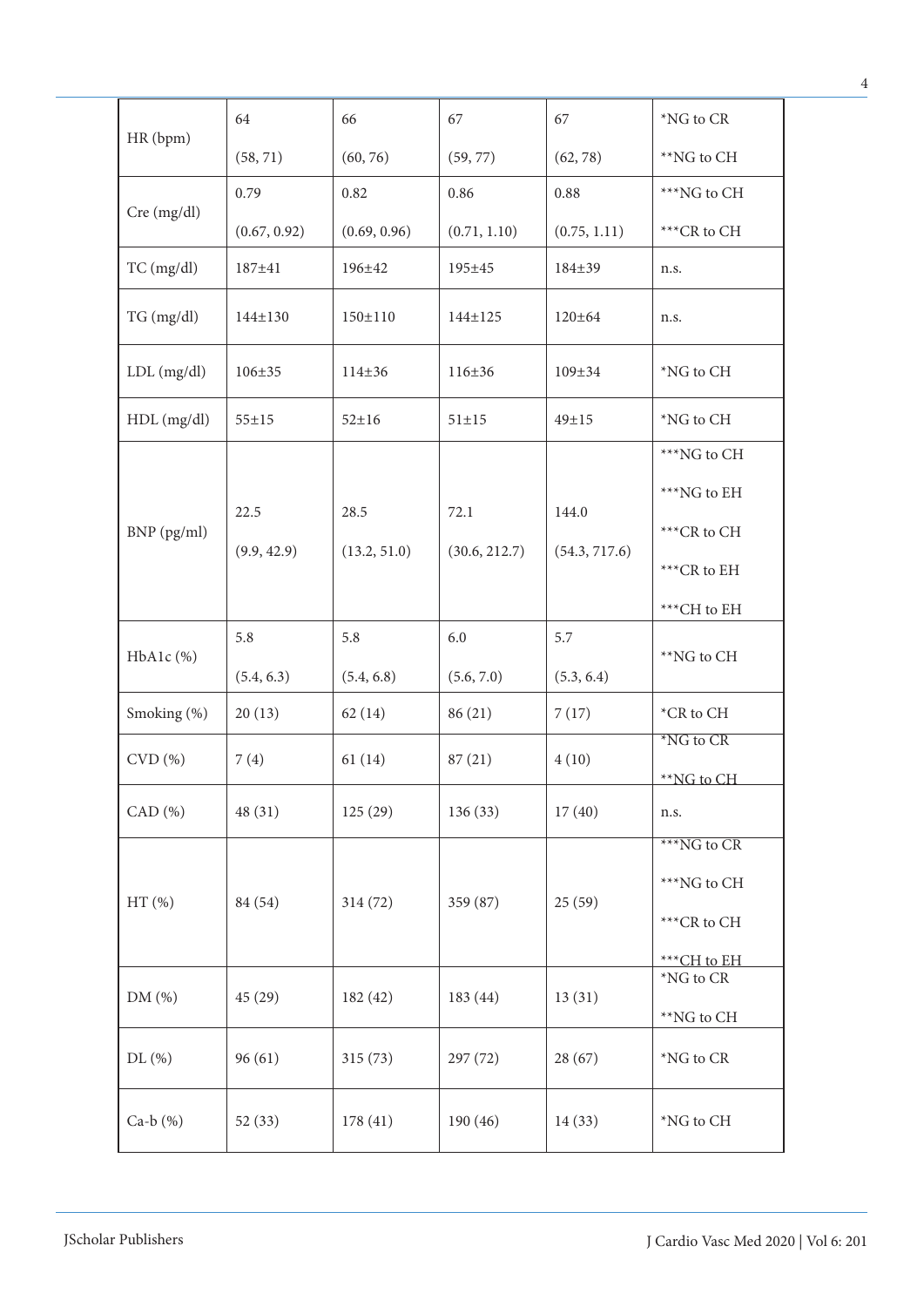| 41(26) | 181(42) | 189(46) | 15(36)  | **NG to CR  |
|--------|---------|---------|---------|-------------|
|        |         |         |         | ***NG to CH |
| 2(1)   | 3(1)    | 17(4)   | 4(9)    | $*NG$ to EH |
|        |         |         |         | **CR to CH  |
|        |         |         |         | **CR to EH  |
| 19(12) | 66 (15) | 117(28) | 13(31)  | ***NG to CH |
|        |         |         |         | $*NG$ to EH |
|        |         |         |         | ***CR to CH |
|        |         |         |         | ***NG to CH |
|        |         |         |         | ***NG to EH |
| 7(4)   | 26(6)   |         | 12(29)  | ***CR to CH |
|        |         |         |         | ***CR to EH |
|        |         |         | 79 (19) |             |

**Table 1.** Clinical characteristics of subjects

Values expressed as mean (SD) or number (%), and median (interquartile range).

p<0.05, \*\*p<0.01,\*\*\*p<0.001\*

**Abbreviations:** NG, normal geometry; CR, concentric remodeling; CH, concentric hypertrophy; EH, eccentric hypertrophy; BW, body weight; BMI, body mass index; HR, heart rate; bpm, beats per minute; Cre, creatinine; TC, total cholesterol; TG, triglycerides; LDL,low-density lipoprotein cholesterol; HDL, high-density lipoprotein cholesterol; BNP, plasma brain natriuretic peptide; CVD, cerebrovascular disease; CAD, coronary artery disease; HT, hypertension; DM, diabetes mellitus; DL, dyslipidemia; Ca-b, calcium channel blocker; ARB, angiotensin II receptor blocker; α-b, α blocker; β- b, βblocker.

Plasma brain natriuretic peptide (BNP) values were as follows; NG: 22.5pg/ml (9.9, 42.9), CR: 28.5pg/ml (13.2, 51.0), CH: 72.1pg/ml (30.6, 212.7), and EH: 144.0pg/ml (54.3, 717.6), respectively. Significant changes were not observed among NG and CR. CH was high compared to CR  $(p<0.001)$ . EH was the highest among the four groups (NG to EH, P<0.001, CR to EH, P<0.001, CH to EH, P<0.001).

# **Blood pressure, CAVI, ejection fraction and e' in 4 groups of left ventricular geometries**

As shown in Figure1, systolic BP (SBP) and diastolic BP (DBP) were significantly higher in the order of NG, CR, and CH, respectively. Arterial stiffness evaluated by CAVI was higher in CR and CH than in NG. In contrast, BP and CAVI were not higher in EH compared to CH (SBP; 131 to 143, p<0.001. DBP; 78 to 84, p<0.001. CAVI; 8.8 to 9.4, p<0.05). These results suggested that hypertension and high CAVI might be involved in the formation of CR and CH.

Next, cardiac functions were compared among the 4 groups. As shown in Figure 2, the ejection fraction was maintained in NG and CR, but decreased significantly in CH, and decreased further in EH. On the other hand, é decreased significantly in the order of NG, CR, and CH. However, this trend was not recognized in EH. These results suggested that CR and CH were related to heart failure with reduced ejection fraction and preserved ejection fraction, whereas, EH was mainly related to heart failure with reduced ejection fraction.

Those results might suggest that CR and CH were apparently the same series of LV remodeling, whereas EH was seemed to be another continuum as shown in Figures 1 and 2. Therefore, to determine the precise contributing factors for RWT and LVMI, the background factors in NG, CR, and CH groups and those in NG and EH groups were separately analyzed. Age, BMI, HR, SBP, DBP, Cre, TC, TG, LDL, HDL, and CAVI were investigated in the next.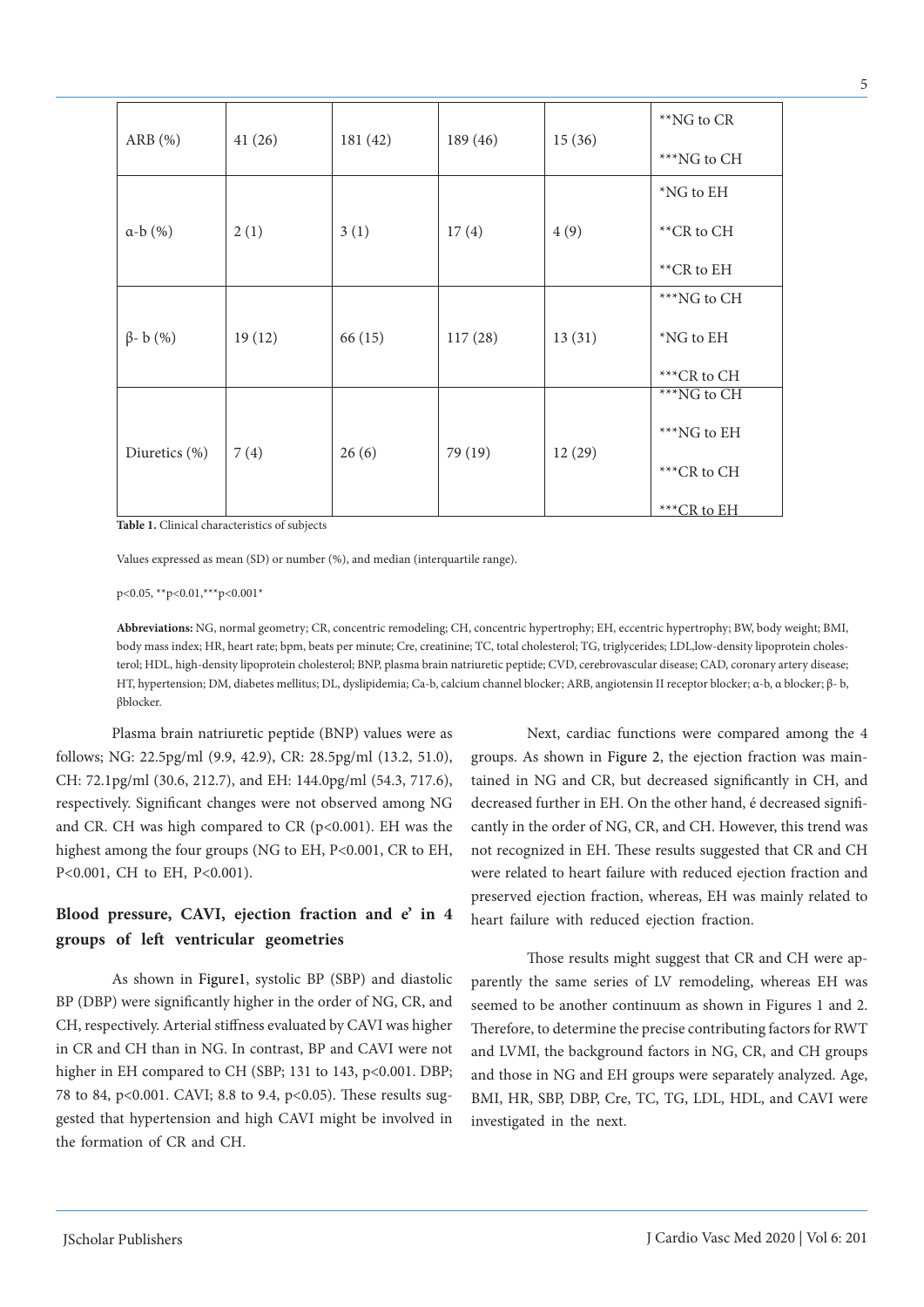

Figure 1. Blood pressure and CAVI in the 4 groups of left ventricular geometry patterns.

Values are median (interquartile range).

**Abbreviations**: SBP, systolic blood pressure; DBP, diastolic blood pressure; CAVI, cardio-ankle vascular index; NG, normal geometry; CR, concentric remodeling; CH, concentric hypertrophy; EH, eccentric hypertrophy.

\*p<0.05, \*\*p<0.01, \*\*\*p<0.001. Tukey-Kramer test was used for post-hoc analysis.



Figure 2. Ejection fraction and e' in the 4 groups of left ventricular geometry patterns.

Values are median (interquartile range).

**Abbreviations:** EF, ejection fraction.

\*p<0.05, \*\*\*p<0.001. Tukey-Kramer test was used for post-hoc analysis.

# **The correlations between RWT and various parameters in NG, CR and CH groups.**

(Table 2A) shows the correlations between RWT and various parameters in NG, CR, and CH groups. RWT had a positive correlation with age, BMI, HR, SBP, DBP, Cre, TG, LDL and CAVI. HDL had a negative correlation with RWT. By the multiple regression analysis, HR, SBP, Cre, LDL, HDL, and CAVI were significant factors for RWT.

# **The correlations between RWT and various parameters in NG, and EH groups.**

(Table 2B) showed that CAVI was a contributing factor for RWT among NG and EH groups. RWT had a positive correlation with Age and CAVI. By the multiple regression analysis, CAVI was a significant factor for RWT.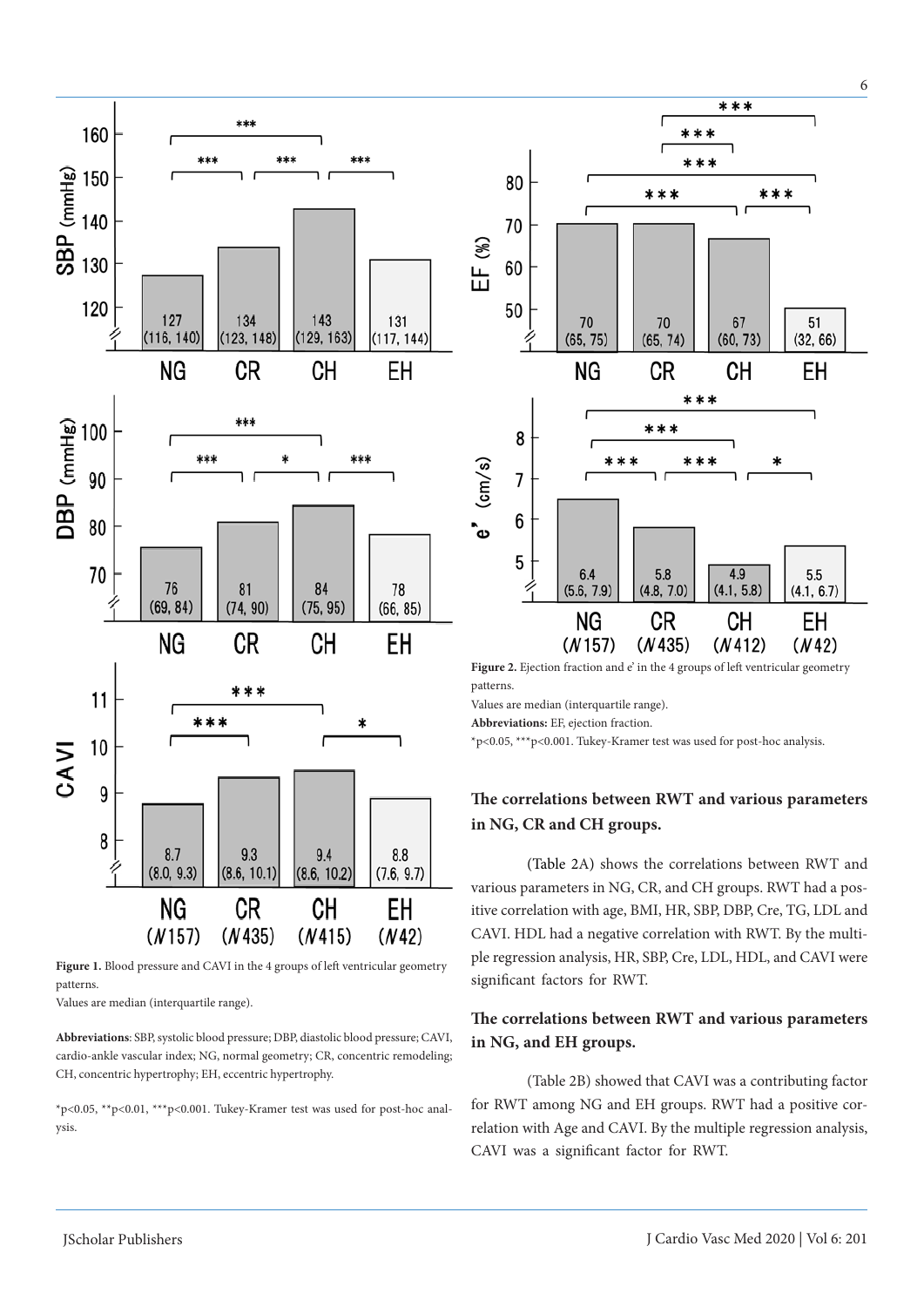# **The correlations between LVMI and various parameters in NG, CR and CH groups.**

(Table 3A) shows the correlations between LVMI and each parameter in NG, CR and CH groups. LVMI had a positive correlation with BMI, SBP, DBP, Cre, and CAVI. TC and HDL showed a negative correlation. By the multiple regression analysis, SBP, Cre, HDL, and CAVI were significant factors for LVMI among NG, CR and CH groups.

# **The correlations between LVMI and various parameters in NG and EH groups.**

(Table 3B) shows the correlations between LVMI and various parameters in NG and EH groups. LVMI had a positive correlation with BMI, Cre, and TC. HDL had a negative correlation. The multiple regression analysis showed that Cre and SBP were significant factors for LVMI in this group, but CAVI was not significant.

|                  | <b>Univariate</b> |         | <b>Multivariate</b> |         |
|------------------|-------------------|---------|---------------------|---------|
| <b>Variables</b> | r                 | Pvalue  | β                   | Pvalue  |
| Age              | 0.086             | < 0.01  |                     |         |
| BMI              | 0.116             | < 0.001 |                     |         |
| <b>HR</b>        | 0.207             | < 0.001 | 0.130               | < 0.001 |
| <b>SBP</b>       | 0.309             | < 0.001 | 0.233               | < 0.001 |
| <b>DBP</b>       | 0.269             | < 0.001 |                     |         |
| Cre              | 0.098             | < 0.01  | 0.085               | < 0.01  |
| TC               | 0.032             | n.s.    |                     |         |
| TG               | 0.114             | < 0.001 |                     |         |
| <b>LDL</b>       | 0.098             | < 0.01  | 0.069               | < 0.05  |
| <b>HDL</b>       | $-0.156$          | < 0.001 | $-0.127$            | < 0.001 |
| <b>CAVI</b>      | 0.245             | < 0.001 | 0.152               | < 0.001 |

**Table 2A.** The correlations between RWT and each parameter in the NG, CR and CH groups

Age, BMI, HR, SBP, DBP, Cre, TC, TG, LDL, HDL and CAVI were investigated.

**Abbreviations:** RWT, relative wall thickness; NG, normal geometry; CR, concentric remodeling; CH, concentric hypertrophy; BMI, body mass index; HR, heart rate; SBP, systolic blood pressure; DBP, diastolic blood pressure; Cre, creatinine; LDL, low-density lipoprotein cholesterol; HDL, high-density lipoprotein cholesterol; CAVI, cardio ankle vascular index.

|            | Univariate |        | Multivariate |        |
|------------|------------|--------|--------------|--------|
| variables  | r          | Pvalue | ß            | Pvalue |
| Age        | 0.175      | < 0.05 |              |        |
| BMI        | $-0.096$   | n.s.   |              |        |
| HR         | $-0.079$   | n.s.   |              |        |
| <b>SBP</b> | 0.027      | n.s.   |              |        |
| DBP        | 0.025      | n.s.   |              |        |
| Cre        | $-0.060$   | n.s.   |              |        |
| TC         | $-0.042$   | n.s.   |              |        |
| TG         | 0.002      | n.s.   |              |        |
| <b>LDL</b> | $-0.126$   | n.s.   |              |        |
| <b>HDL</b> | 0.045      | n.s.   |              |        |
| CAVI       | 0.141      | < 0.05 | 0.187        | < 0.01 |

**Table 2B. The correlations between RWT and each parameter in the NG and EH groups**

Age, BMI, HR, SBP, DBP, Cre, TC, TG, LDL, HDL and CAVI were investigated.

**Abbreviations:** RWT, relative wall thickness; NG, normal geometry; EH, eccentric hypertrophy; TC, total cholesterol; LDL, low-density lipoprotein cholesterol; CAVI, cardio ankle vascular index.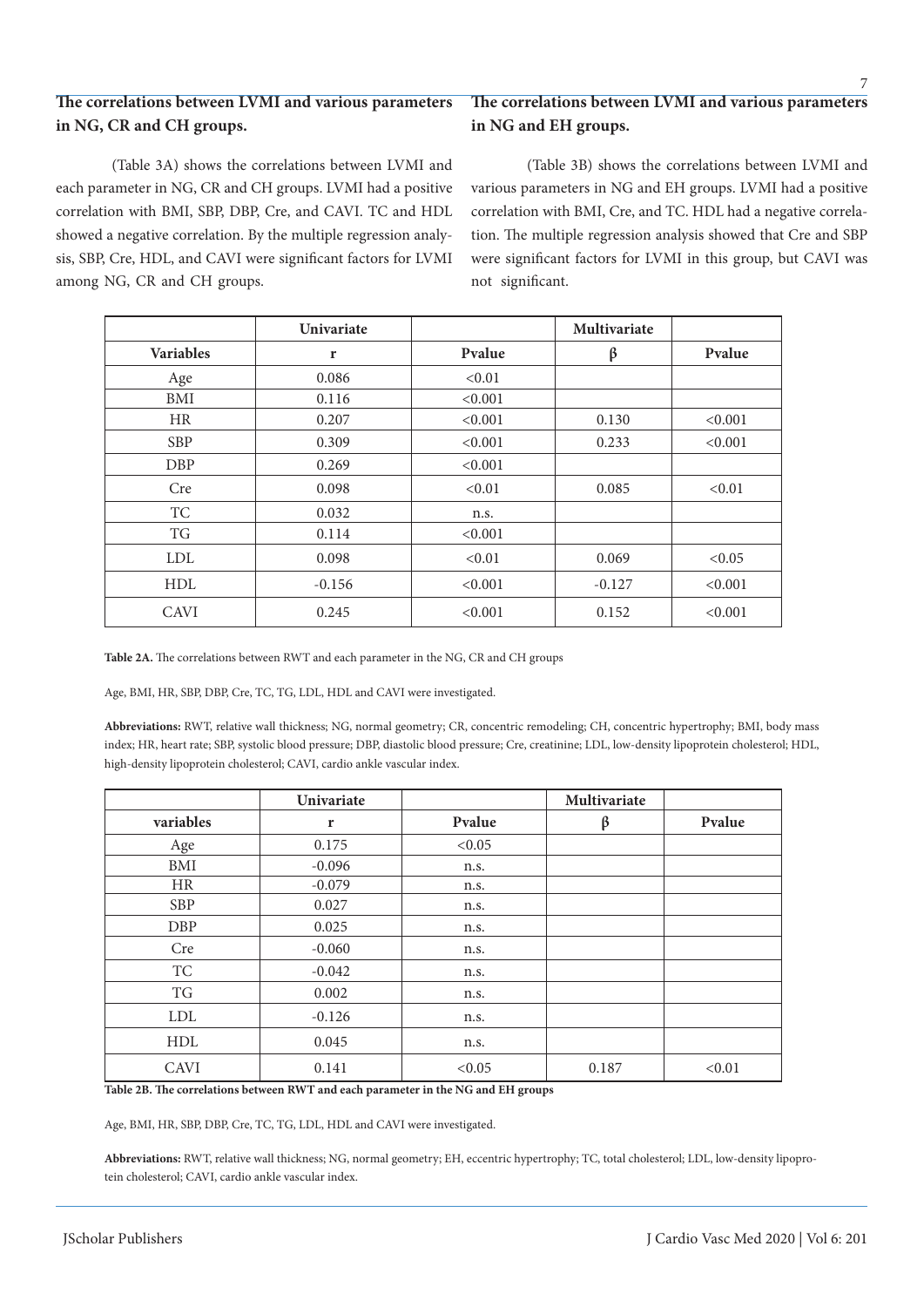|             | <b>Univariate</b> |         | <b>Multivariate</b> |         |
|-------------|-------------------|---------|---------------------|---------|
| variables   | r                 | Pvalue  |                     | Pvalue  |
| Age         | 0.059             | n.s.    |                     |         |
| BMI         | 0.127             | < 0.001 |                     |         |
| <b>HR</b>   | $-0.024$          | n.s.    |                     |         |
| <b>SBP</b>  | 0.281             | < 0.001 | 0.278               | < 0.001 |
| <b>DBP</b>  | 0.183             | < 0.001 |                     |         |
| Cre         | 0.253             | < 0.001 | 0.170               | < 0.001 |
| <b>TC</b>   | $-0.082$          | < 0.05  |                     |         |
| TG          | 0.016             | n.s.    |                     |         |
| <b>LDL</b>  | $-0.015$          | n.s.    |                     |         |
| <b>HDL</b>  | $-0.157$          | < 0.001 | $-0.073$            | < 0.05  |
| <b>CAVI</b> | 0.171             | < 0.001 | 0.068               | < 0.05  |

**Table 3A.** The correlations between LVMI and each parameter in the NG, CR and CH groups

Age, BMI, HR, SBP, DBP, Cre, TC, TG, LDL, HDL and CAVI were investigated.

Abbreviations:LVMI, left ventricular mass index; NG, normal geometry; CR, concentric remodeling; CH, concentric hypertrophy; BMI, body mass index;SBP, systolic blood pressure; DBP, diastolic blood pressure; Cre, creatinine; HDL, high-density lipoprotein cholesterol; CAVI, cardio ankle vascular index.

|             | Univariate |         | Multivariate |         |
|-------------|------------|---------|--------------|---------|
| variables   | r          | Pvalue  | ß            | Pvalue  |
| Age         | 0.053      | n.s.    |              |         |
| BMI         | 0.142      | < 0.05  | 0.139        | < 0.05  |
| <b>HR</b>   | 0.067      | n.s.    |              |         |
| <b>SBP</b>  | 0.099      | n.s.    |              |         |
| <b>DBP</b>  | 0.037      | n.s.    |              |         |
| Cre         | 0.298      | < 0.001 | 0.347        | < 0.001 |
| TC          | $-0.168$   | < 0.05  |              |         |
| TG          | 0.025      | n.s.    |              |         |
| <b>LDL</b>  | $-0.132$   | n.s.    |              |         |
| <b>HDL</b>  | $-0.195$   | < 0.01  |              |         |
| <b>CAVI</b> | 0.125      | n.s.    |              |         |

**Table 3B.** The correlations between LVMI and each parameter in the NG and EH groups

Age, BMI, HR, SBP, DBP, Cre, TC, TG, LDL, HDL and CAVI were investigated.

**Abbreviations:**LVMI, left ventricular mass index; NG, normal geometry; EH, eccentric hypertrophy; BMI, body mass index; HR, heart rate; SBP, systolic blood pressure; Cre, creatinine.

## **Discussion**

The cardiac geometry has been classified into four sections according to the relative wall thickness (RWT) and the left ventricular mass index (LVMI) [3,4]. In the present study, patients (n=1046) with some of the risks like metabolic disorders such as diabetes mellitus, hypertension, and dyslipidemia were enrolled. Based on RWT and LVMI, the patients were divided into 4 patterns of left ventricular geometry: normal geometry (NG, n=157), concentric remodeling (CR, n=435), concentric hypertrophy (CH, n=412) and eccentric hypertrophy (EH, n=42). Gender, age, and body weight were almost equal in the 4 groups. As shown in Figures 1 and 2, systolic and diastolic BP

were significantly higher in the order of NG, CR, and CH. CAVI was higher in the order of NG, CR, and CH. In contrast, both BP and CAVI were not higher in EH compared to CH. EF was decreased slightly in CH and the lowest in EH. e' was the lowest in CH. From these results, as shown in figure 3, we hypothesized that CR and CH were the same series of LV remodeling, whereas EH was seemed to be another continuum. Furthermore, to determine the precise contributing factors for RWT and LVMI, the background factors in NG, CR, and CH groups and those in NG and EH groups were separately analyzed. The reason why NG was included in both groups, the significances of various contributing factors for CR, CH and EH would become much clear by including NG group.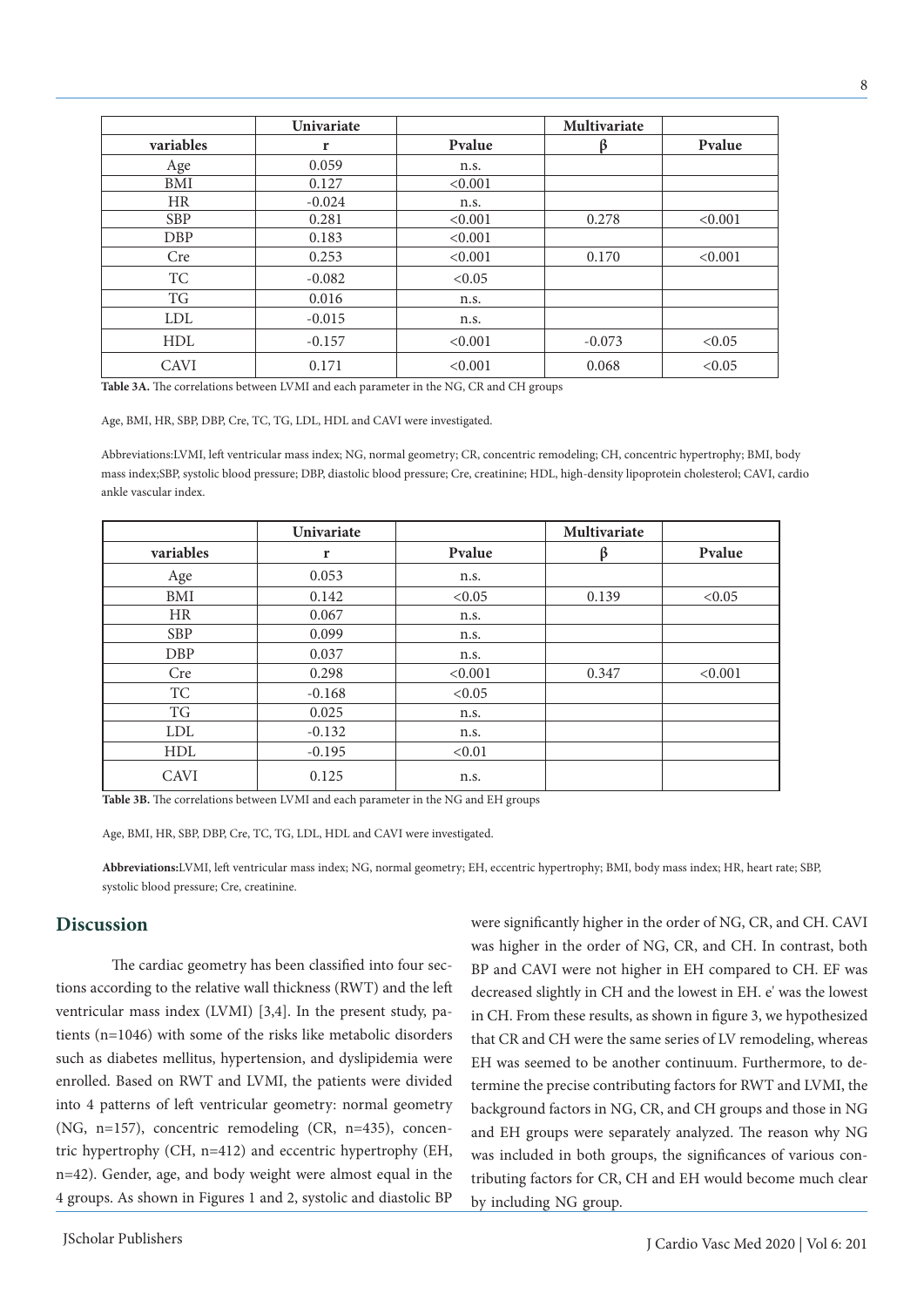



In a multiple regression analysis, CAVI was a significant factor for RWT in the NG, CR and CH groups ( $\beta$  0.152, P<0.001) in addition to HR, SBP, Cre, LDL, and HDL. In NG and EH groups, CAVI was the only significant factor (β 0.187, P<0.01).As for LVMI, multiple regression analysis showed that CAVI was the significant factor in the NG, CR and CH groups  $(\beta$ 0.068, P<0.05), but was not in the NG and EH groups.

These results supported the idea that CR and CH were apparently the same series of LV remodeling associating with RWT and LVMI mainly affected by systolic blood pressure and arterial stiffness measured as CAVI. CAVI reflected the arterial stiffness from the origin of the aorta to the ankle and might work as afterload for the left ventricle. In the case of heart failure, Ohira reported that CAVI was negatively correlated with left ventricular ejection fraction (EF) in patients with heart failure [18]. And, after treatment of heart failure, improvement of EF was correlated significantly with a decrease in CAVI. These results might be consistent with the idea that CAVI could play an afterload for the left ventricle, and adversely affect EF during heart failure. This observation is essentially consistent with our findings that CAVI is high and EF is low in CH comparing with those in NG. Furthermore, recently, left atrial reservoir function has been reported to be inversely correlated with CAVI in a community-based cohort [19]. Since reduced left atrial reservoir function was brought by left ventricle overload which was also affected by CAVI as afterload of the left ventricle. Thus, an inverse correlation between left atrial reservoir function and CAVI might be also consistent with high CAVI observed in CR and CH in our present study.

Whereas EH was affected less by blood pressure and arterial stiffness measured as CAVI, RWT in EH was related with CAVI, but LVMI in EH was not related with CAVI. These results suggested that EH formation was not influenced by afterload for the left ventricle. BNP in EH was the highest among 4 geometries. One of the causes of low CAVI might be attributed to high BNP, because BNP is known to decrease vascular resistance, causing arterial dilation and leading to reduced blood pressure and ventricular afterload [20,21]. BNP also has relaxing effects on the myocardium [22,23].

From these results, it was speculated that formations of myocardial geometries could be divided into two types: one is associated with high BP and high CAVI (indicating a high afterload), accompanied by atherosclerosis risk factors such as obesity [24,25], HT [26,27], chronic kidney disease [28,29] and low HDL [30]. The other type is caused by myocardium disorder itself associated with relatively low BP and low CAVI. Considering those results, EH formation might not be far advanced form from CH, but, it might be formed due to cardiovascular dysfunction itself. Another hypothesis was mentioned as follows; EH would be far beyond the CH, accompanying decreased ejection fraction. And this decreased ejection fraction might induce a decrease of arterial stiffness as compensation of decreased ejection fraction by accompanying with secreting BNP. But there was not enough evidence to support the later hypothesis. Further studies were required to clarify the process and mechanism of how four geometries were formed.

## **Study limitations**

First, this study is a cross-sectional survey, and therefore, a longitudinal investigation is necessary to prove factors affecting the change of LVMI. Second, the numbers of EH patients were very small compared to CR and CH patients. Precise observations are needed in the clinical course of the EH patient. Thirds, this study was performed by only a single center. Fourth, the examination was performed under regular daily medications.

## **Conclusion**

It is suggested that the additional assessment of CAVI to LV geometric patterns using echocardiographic studies would facilitate differentiation of the geometries and contribute a deep understanding of cardiovascular diseases. BP and CAVI might be involved in the formation of CR and CH, whereas EH might be caused by the myocardium disorder itself. Further studies were required to clarify the mechanism of how four geometries were formed.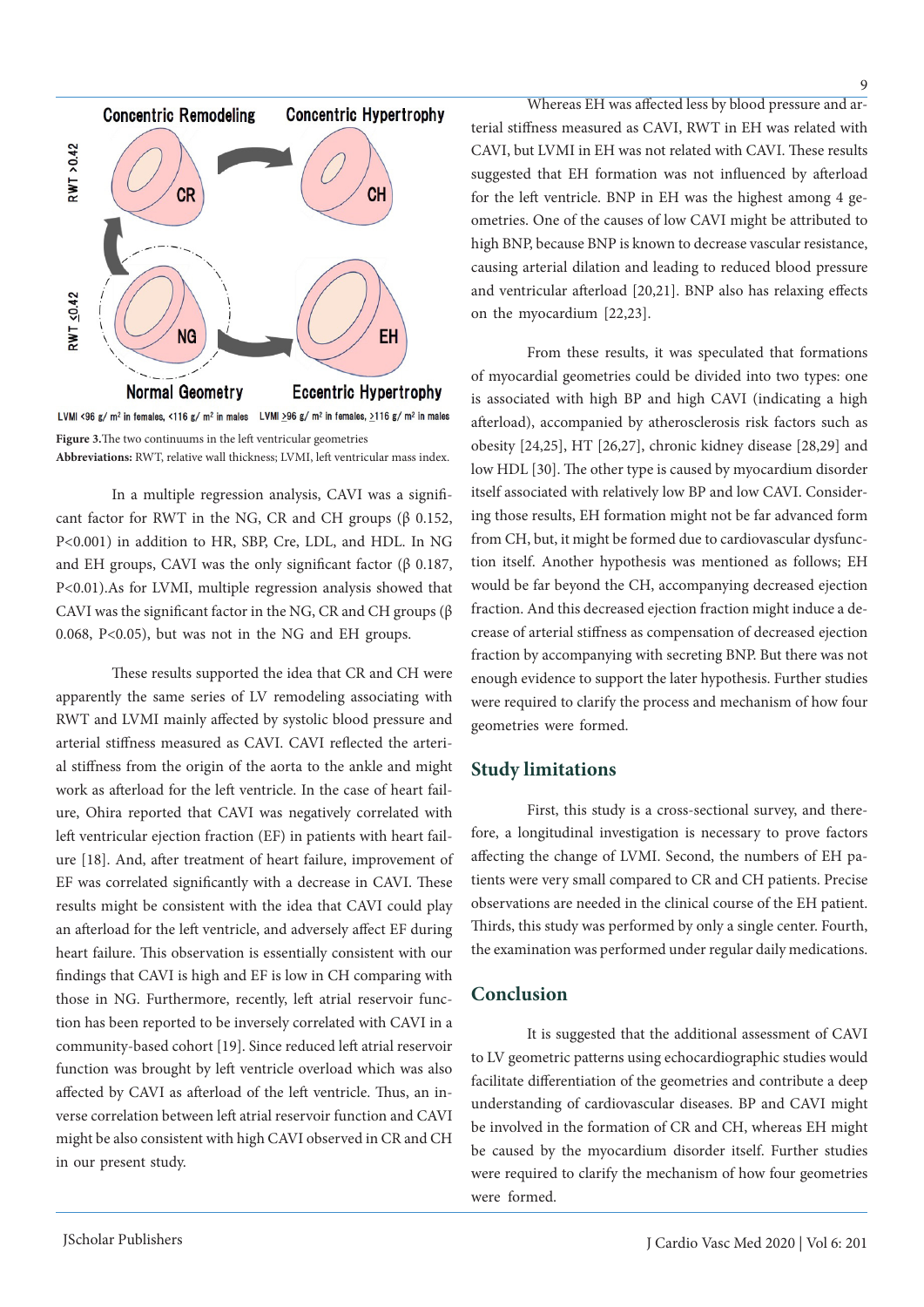## **Acknowledgments**

We appreciated the clinical physiology staff: Hashiba K, Morinaga Y, Tanji N, Takahashi N, Sugiyama M, Takahashi O, KonT, Takiguchi M, Shimizu A, Ogawa T, Kurosu T, Suzuki J, Tomaru T and Takada N. And we also appreciated the cardiology staff: Todani S, Itoh T, Iwakawa A, Sugizaki Y, Kawazoe M, Noike H, and Tomaru T.

# **References**

1) Dzau VJ, Antman EM, Black HR, Hayes DL, Manson JE, Plutzky J, et al. (2006) The cardiovascular disease continuum validated: clinical evidence of improved patient outcomes: part I: Pathophysiology and clinical trial evidence (risk factors through stable coronary artery disease). Circulation 114: 2850-2870.

2) Muresan ML, Salvetti M, Monteduro C, Bonzi B, Paini A, Viola S, et al. (2004) Left ventricular concentric geometry during treatment adversely affects cardiovascular prognosis in hypertensive patients. Hypertension 43: 731–738.

3) Lang RM, Bierig M, Devereux RB, Flachskampf FA, Foster E, Pellikka PA, et al. (2005) Chamber Quantification Writing Group; American Society of Echocardiography's Guidelines and Standards Committee; European Association of Echocardiography. Recommendations for chamber quantification: A report from the American Society of Echocardiography's Guidelines and Standards Committee and the Chamber Quantification Writing Group, developed in conjunction with the European Association of Echocardiography, a branch of the European Society of Cardiology. J Am Soc Echocardiogr 18: 1440–1463.

4) Lang RM, Badano LP, Mor-Avi V, Afilalo J, Armstrong A, Ernande L, et al. (2015) Recommendations for cardiac chamber quantification by echocardiography in adults: an update from the American Society of Echocardiography and the European Association of Cardiovascular Imaging. J Am Soc Echocardiogr 28: 1–39.e14.

5) Devereux RB, Roman MJ (1999) Left ventricular hypertrophy in hypertension: Stimuli, patterns, and consequences. Hypertens Res 22: 1–9.

6) Koren MJ, Devereux RB, Casale PN, Savage DD, Laragh JH (1991) Relation of left ventricular mass and geometry to morbidity and mortality in uncomplicated essential hypertension. Ann Intern Med 114: 345–352.

7) Ganau A, Devereux RB, Roman MJ, de Simone G, Pickering

TG, Saba PS, et al. (1992) Patterns of left ventricular hypertrophy and geometric remodeling in essential hypertension. J Am Coll Cardiol 19:1550–1558.

8) Krumholz HM, Larson M, Levy D (1995) Prognosis of left ventricular geometric patterns in the Framingham Heart Study. J Am Coll Cardiol 25: 879-884.

9) Cecelja M, Chowienczyk P (2009) Dissociation of aortic pulse wave velocity with risk factors for cardiovascular disease other than hypertension: a systematic review. Hypertension 54: 1328– 1336.

10) Schillaci G, Pucci G, Pirro M, Settimi L, Hijazi R, Franklin SS, Mannarino E (2011) Combined effects of office and 24-hour blood pressure on aortic stiffness in human hypertension. J Hypertens 9: 869–875.

11) Schillaci G, Battista F, Settimi L, Anastasio F, Pucci G (2015) Cardio-ankle vascular index and subclinical heart disease. Hypertens Res 38: 68–73.

12) Shirai K, Utino J, Otsuka K, Takata M (2006) A noble blood pressure-independent arterial wall stiffness parameter; cardio-ankle vascular index (CAVI). J Atheroscler Thromb 13:101- 107.

13) Shirai K, Song M, Suzuki J, Kurosu T, Oyama T, Nagayama D, et al. (2011) Contradictory effects of β1-and α1-adrenergic receptor blockers on cardio-ankle vascular stiffness index (CAVI)– CAVI is independent of blood pressure. J Atheroscler Thromb 18: 49-55.

14) Hayashi K, Yamamoto T, Takahara A, Shirai K (2015) Clinical assessment of arterial stiffness with cardio-ankle vascular index: theory and applications. J Hypertens 33: 1742-1757.

15) Namba T, Masaki N, Matsuo Y, Sato A, Kimura T, Horii S, et al. (2016) Arterial stiffness is significantly associated with left ventricular diastolic dysfunction in patients with cardiovascular disease. Int Heart J 57: 729-735.

16) Ye Z, Pellikka PA, Kullo IJ (2017) Sex differences in associations of the cardio-ankle vascular index with left ventricular function and geometry. Vasc Med 22: 465-472.

17) Shimizu K, Tabata T, Kiyokawa H, Morinaga Y, Sato S, Mikamo H, et al. (2019) A Case Demonstrating the Cardio-Vascular Interaction by a New Cardio-Ankle Vascular Index During the Treatment of Concentric Hypertrophy. Cardiol Res 10: 54-58.